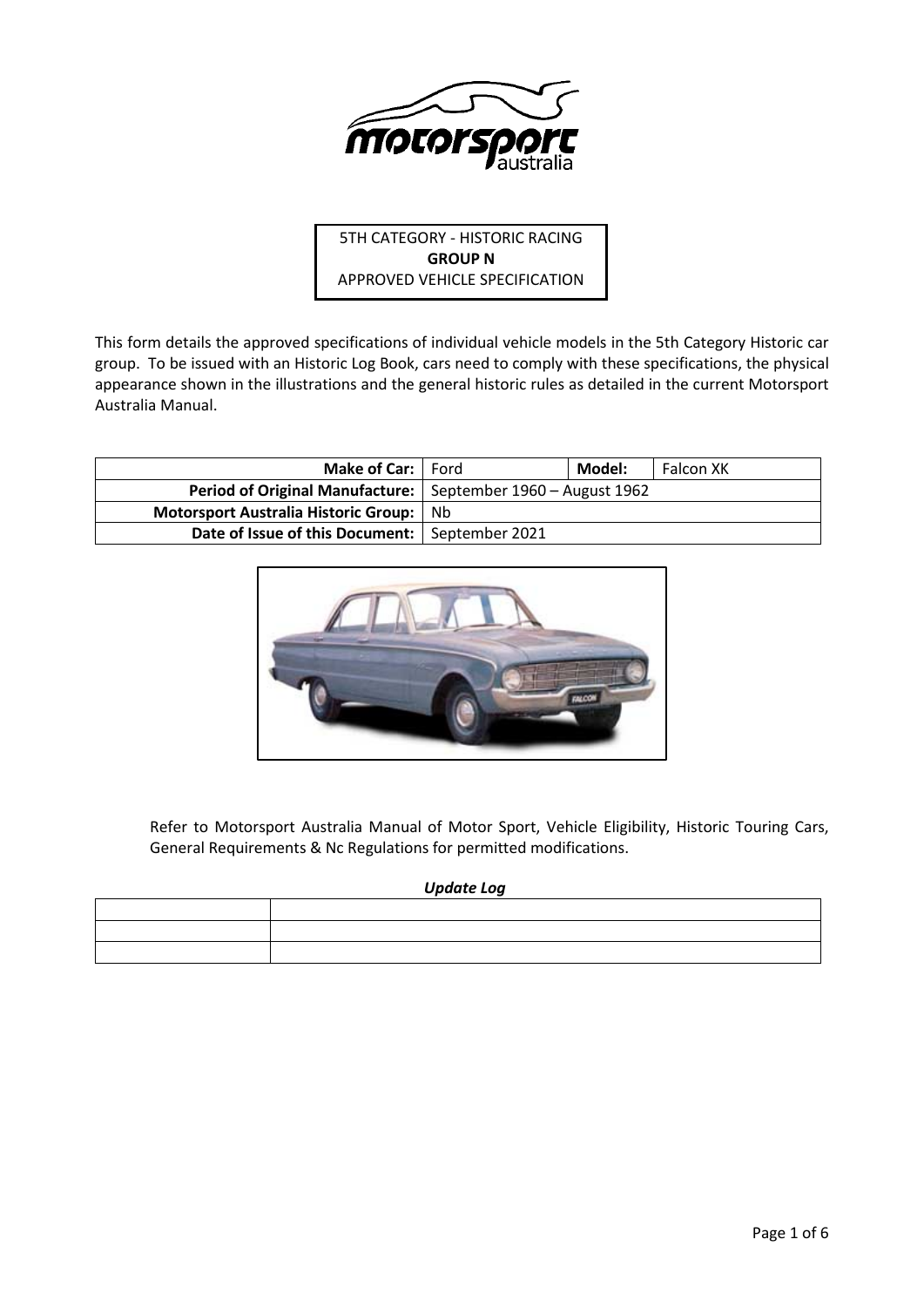# *1.1. CHASSIS*

| <b>Description:</b>             | Uni-body four door sedan                                  |  |
|---------------------------------|-----------------------------------------------------------|--|
| <b>Period of Manufacture:</b>   | September 1960 - August 1962                              |  |
| <b>Manufacturer:</b>            | <b>Ford Motor Company</b>                                 |  |
| <b>Chassis Number From:</b>     | XKRBD 100375 onwards                                      |  |
| <b>Chassis Number location:</b> | Original engine number stamped on radiator support panel. |  |
|                                 | Refer Appendix A.                                         |  |
| <b>Material:</b>                | Steel                                                     |  |
| <b>Comments</b>                 | None                                                      |  |

## *1.2. FRONT SUSPENSION*

| <b>Description:</b>           | Independent - upper wishbone, lower control arm & castor rod |  |                        |     |
|-------------------------------|--------------------------------------------------------------|--|------------------------|-----|
| <b>Spring Medium:</b>         | Coil                                                         |  |                        |     |
| Damper Type:                  | Telescopic                                                   |  | Adjustable:            | No. |
| Anti-sway bar:                | Fitted                                                       |  | Adjustable:            | No. |
| <b>Suspension adjustable:</b> | Method:<br>Yes                                               |  | Caster, camber and toe |     |
| <b>Comments:</b>              | Refer to Appendix A                                          |  |                        |     |

## *1.3. REAR SUSPENSION*

| Description:                  | Live rear axle                  |  |             |     |
|-------------------------------|---------------------------------|--|-------------|-----|
| <b>Spring Medium:</b>         | Semi-elliptical leaf            |  |             |     |
| Damper Type:                  | Adjustable:<br>Telescopic<br>No |  |             |     |
| Anti-sway bar:                | No                              |  | Adjustable: | N/A |
| <b>Suspension adjustable:</b> | Method:<br>No                   |  | N/A         |     |
| <b>Comments:</b>              | Refer to Appendix A             |  |             |     |

# *1.4. STEERING*

| Type:           | <b>Recirculating</b><br>∵balı | Make: | Ford |
|-----------------|-------------------------------|-------|------|
| <b>Comments</b> | None                          |       |      |

### *1.5. BRAKES*

|                               | <b>Front</b>   | Rear           |
|-------------------------------|----------------|----------------|
| Type:                         | Drum           | Drum           |
| <b>Dimensions:</b>            | 229 mm x 57 mm | 229 mm x 38 mm |
|                               | 225 x 57 mm    | 225 mm x 45 mm |
| <b>Material of drum/disc:</b> | Cast iron      | Cast iron      |
| No. cylinders/pots per wheel: | One            | <b>One</b>     |
| <b>Actuation:</b>             | Hydraulic      | Hydraulic      |
| <b>Caliper make:</b>          | N/A            |                |
| <b>Caliper type:</b>          | N/A            |                |
| <b>Material:</b>              | N/A            |                |
| <b>Master cylinder make:</b>  | <b>PBR</b>     |                |
| Type:                         | Single         |                |
| <b>Adjustable bias:</b>       | No             |                |
| <b>Servo Fitted:</b>          | No             |                |
| Comments:                     | None           |                |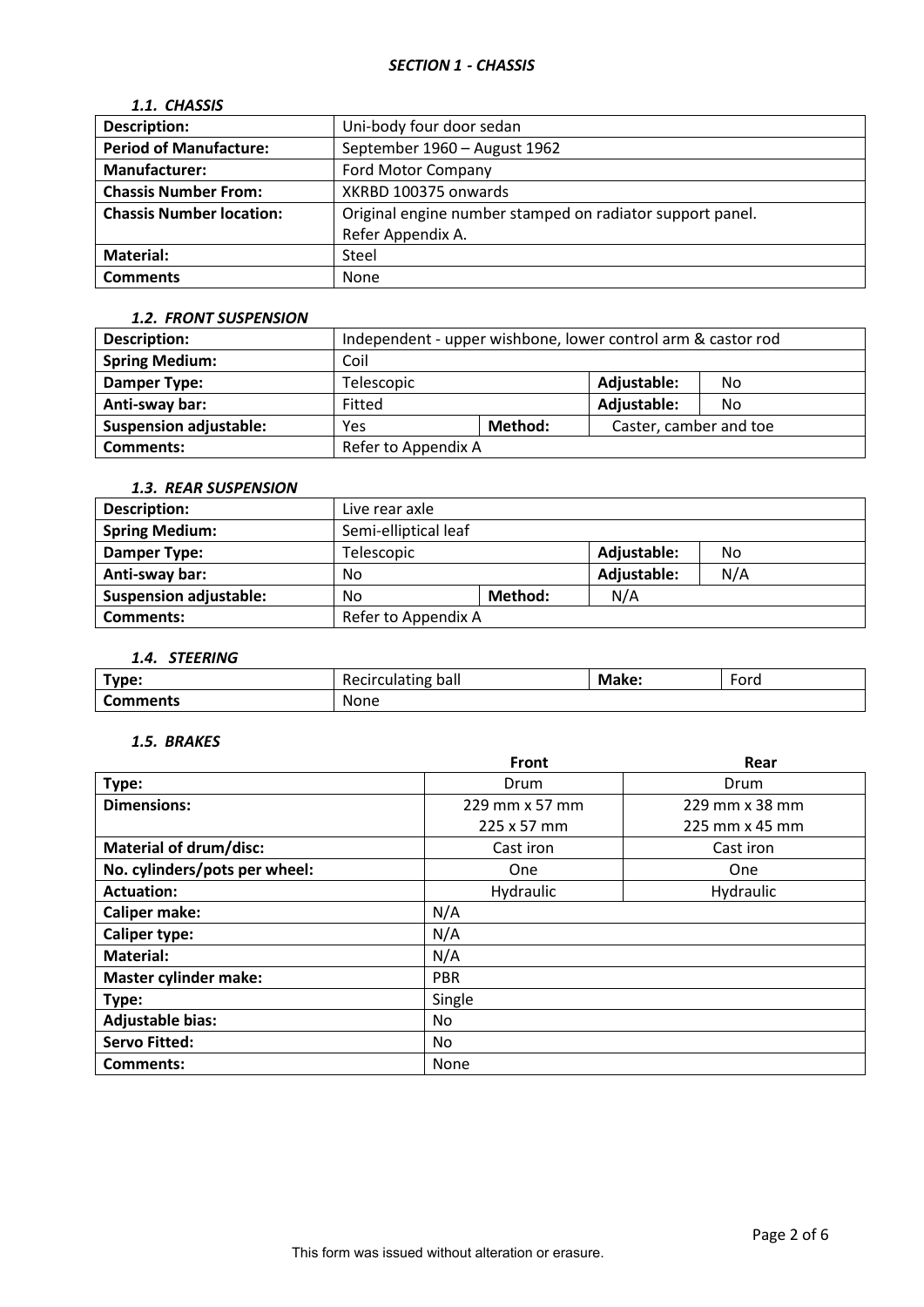# *2.1. ENGINE*

| Make:                           | Ford                                      |                         |         |  |
|---------------------------------|-------------------------------------------|-------------------------|---------|--|
| Model:                          | 144 cubic inch                            |                         |         |  |
|                                 | 170 cubic inch                            |                         |         |  |
| No. cylinders:                  | Six                                       | <b>Configuration:</b>   | In line |  |
| <b>Cylinder Block-material:</b> | Cast iron                                 | <b>Two/Four Stroke:</b> | Four    |  |
| Bore - Original - 144:          | 88.9 mm                                   | <b>Max allowed:</b>     | 90.4 mm |  |
| Stroke - original - 144:        | 63.5 mm                                   | Max allowed:            | 63.5 mm |  |
| Capacity - original - 144:      | Max allowed:<br>2360 cc<br>2360 cc        |                         |         |  |
| Bore - Original - 170:          | <b>Max allowed:</b><br>88.9 mm<br>90.4 mm |                         |         |  |
| Stroke - original - 170:        | Max allowed:<br>74.7 mm<br>74.7 mm        |                         |         |  |
| Capacity - original - 170:      | <b>Max allowed:</b><br>2782 cc<br>2876 cc |                         |         |  |
| <b>Identifying marks:</b>       | $ZS^*$ prefix - 144 engine                |                         |         |  |
|                                 | D prefix - 170 engine                     |                         |         |  |
|                                 | Behind fule pump.                         |                         |         |  |
|                                 | Refer Appendix A                          |                         |         |  |
| <b>Cooling method:</b>          | Liquid                                    |                         |         |  |
| <b>Comments:</b>                | None                                      |                         |         |  |

#### *2.2. CYLINDER HEAD*

| Make:                     | Ford                                                                      |           |              |          |       |
|---------------------------|---------------------------------------------------------------------------|-----------|--------------|----------|-------|
| No. of valves/cylinder:   | Two                                                                       | Inlet:    | <b>One</b>   | Exhaust: | One   |
| No. of ports total:       | Twelve                                                                    | Inlet:    | Six          | Exhaust: | Six   |
| No. of camshafts:         | <b>One</b>                                                                | Location: | <b>Block</b> | Drive:   | Chain |
| <b>Valve actuation:</b>   | Pushrod and rocker                                                        |           |              |          |       |
| Spark plugs/cylinder:     | One                                                                       |           |              |          |       |
| <b>Identifying marks:</b> | N/A                                                                       |           |              |          |       |
| Comments:                 | Inlet manifold is cast integral with cylinder head. Inlet manifold may be |           |              |          |       |
|                           | modified to allow addition of multiple carburettors.                      |           |              |          |       |

## *2.3. LUBRICATION*

| Method:              | Wet sump | Oil tank location: | N/A |
|----------------------|----------|--------------------|-----|
| Dry sump pump type:  | N/A      | Location:          | N/A |
| Oil cooler standard: | No       | Location:          | N/A |
| Comments:            | None     |                    |     |

## *2.4. IGNITION SYSTEM*

| Type:           | Points, coil & distributor                |
|-----------------|-------------------------------------------|
| Make:           | Bosch or Autolite                         |
| <b>Comments</b> | Breakerless electronic ignition permitted |

## *2.5. FUEL SYSTEM*

| <b>Carburettor Make:</b>    | Holley  | Model: | Single barrel |
|-----------------------------|---------|--------|---------------|
| <b>Carburettor Number:</b>  | One     |        |               |
| Size:                       | Various |        |               |
| <b>Fuel injection Make:</b> | N/A     | Type:  | N/A           |
| Supercharged:               | No      | Type:  | N/A           |
| Comments:                   | None    |        |               |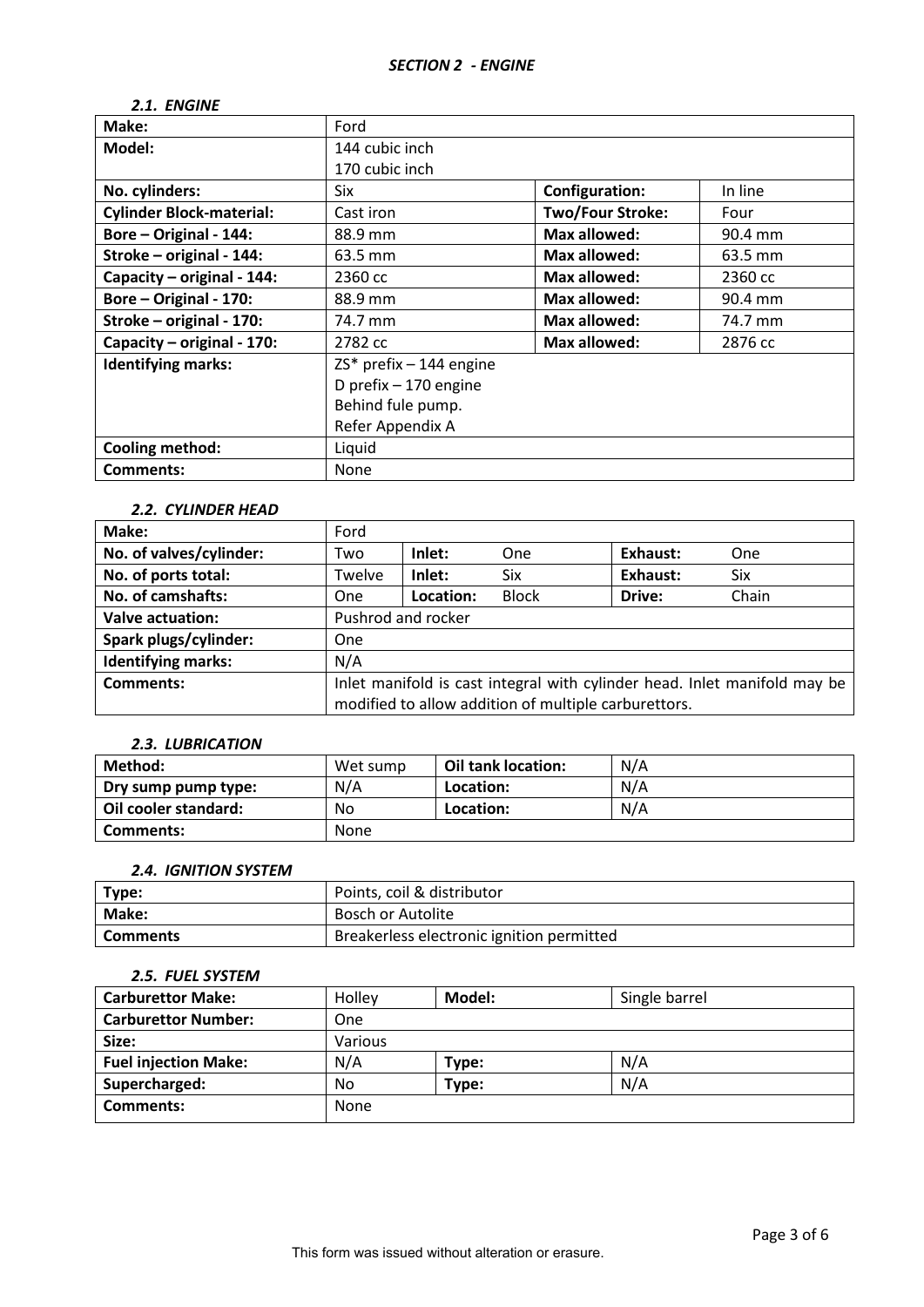#### *SECTION 3 - TRANSMISSION*

#### *3.1. CLUTCH*

| Make:             | Ford       |
|-------------------|------------|
| Type:             | Diaphragm  |
| Diameter:         | $216$ mm   |
| No. of Plates:    | One        |
| <b>Actuation:</b> | Mechanical |
| <b>Comments:</b>  | None       |

### *3.2. TRANSMISSION*

| Type:                                | Synchromesh                                                   |
|--------------------------------------|---------------------------------------------------------------|
| Make:                                | Ford                                                          |
| <b>Gearbox location:</b>             | Behind engine                                                 |
| No. forward speeds:                  | Three                                                         |
| <b>Gearchange type and location:</b> | Remote, steering column                                       |
| Case material:                       | Cast iron                                                     |
| <b>Identifying marks:</b>            | N/A                                                           |
| Comments:                            | The use of XR Falcon standard (non-Syncro) 3 speed gearbox is |
|                                      | permitted                                                     |

# *3.3. FINAL DRIVE*

| Make:                     | Ford      | Model: | N/A |  |
|---------------------------|-----------|--------|-----|--|
| Type:                     | Live axle |        |     |  |
| <b>Ratios:</b>            | 3.56:1    |        |     |  |
| <b>Differential type:</b> | Open/free |        |     |  |
| <b>Comments:</b>          | None      |        |     |  |

## *3.4. TRANSMISSION SHAFTS (EXPOSED)*

| Number:      | One                                 |
|--------------|-------------------------------------|
| Location:    | Gearbox to final drive              |
| Description: | Open tailshaft with twin uni joints |
| Comments:    | Steel                               |

### *3.5. WHEELS & TYRES*

| <b>Wheel type - Original:</b>  | Pressed disc              | <b>Material - Original:</b> |  | Steel               |  |
|--------------------------------|---------------------------|-----------------------------|--|---------------------|--|
| Wheel type - Allowed:          | Cast                      | <b>Material - Allowed:</b>  |  | Alloy               |  |
| <b>Fixture method:</b>         | <b>Studs</b>              | No. studs:                  |  | Four or Five        |  |
| Wheel dia. & rim width         | <b>FRONT</b>              |                             |  | <b>REAR</b>         |  |
| Original:                      | 4.5" x 13" (4 stud)       |                             |  | 4.5" x 13" (4 stud) |  |
| <b>Allowed</b>                 | 5.5" x 13" (4 stud)       |                             |  | 5.5" x 13" (4 stud) |  |
| <b>Tyre Section:</b>           |                           |                             |  |                     |  |
| Allowed:                       | Refer approved tyre list. |                             |  |                     |  |
| <b>Aspect ratio - minimum:</b> | 60% minimum aspect ratio  |                             |  |                     |  |
| <b>Comments:</b>               | None                      |                             |  |                     |  |
|                                |                           |                             |  |                     |  |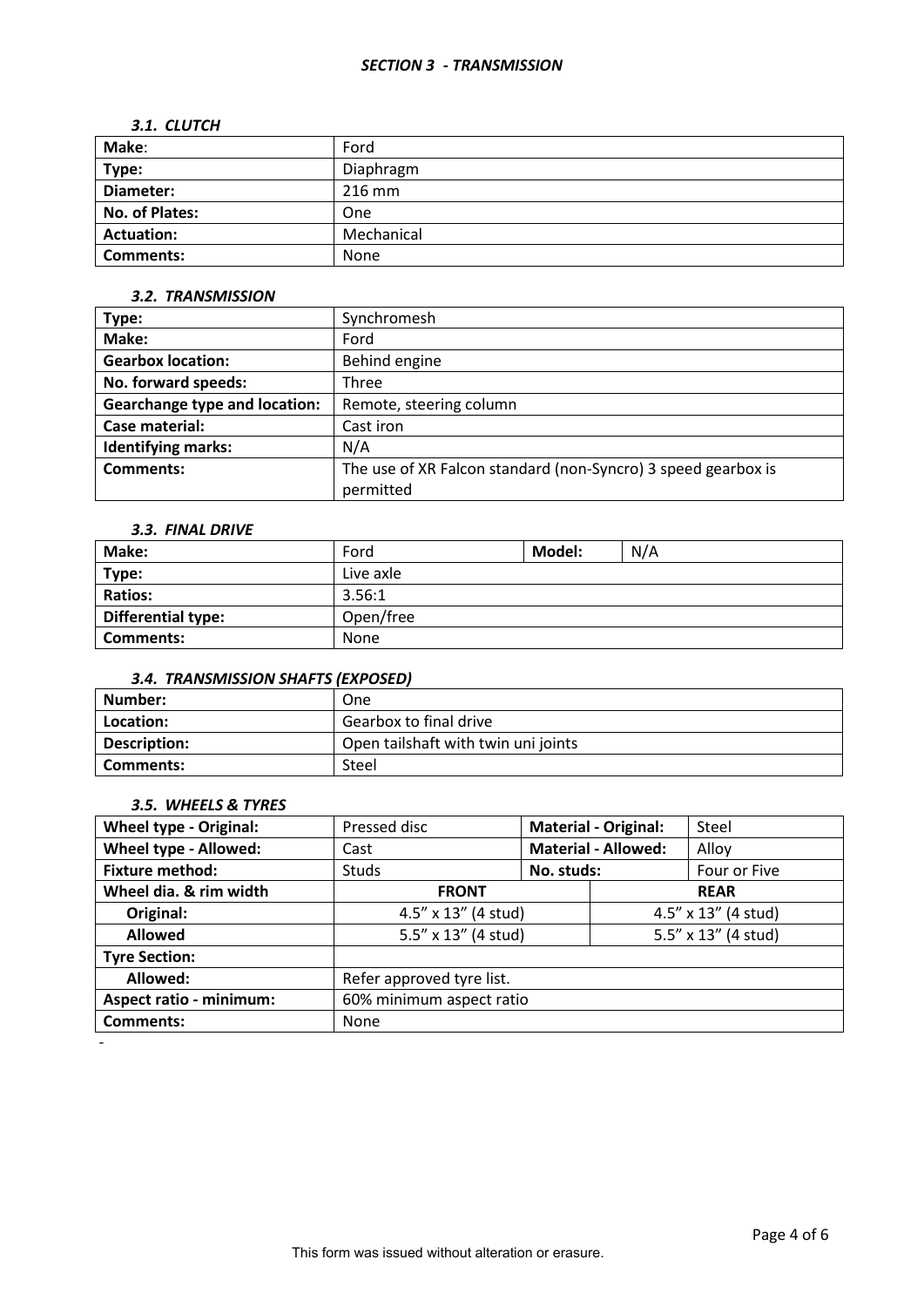## *SECTION 4 GENERAL*

#### *4.1. FUEL SYSTEM*

| <b>Tank Location:</b> | Boot floor                                        | Capacity: | 52 litres |
|-----------------------|---------------------------------------------------|-----------|-----------|
| Fuel pump, type:      | Mechanical, left side of   Make:<br>engine block. |           | AC        |
| Comments:             | None                                              |           |           |

## *4.2. ELECTRICAL SYSTEM*

| Voltage:                 | ∸∸                 | <b>Alternator fitted:</b> | Generator |
|--------------------------|--------------------|---------------------------|-----------|
| <b>Battery Location:</b> | Engine compartment |                           |           |
| Comments:                | None               |                           |           |

#### *4.3. BODYWORK*

| Type:            | Closed touring | <b>Material:</b> | Steel |
|------------------|----------------|------------------|-------|
| No. of seats:    | Five           | No. doors:       | Four  |
| <b>Comments:</b> | None           |                  |       |

### *4.4. DIMENSIONS*

| Track - Front: | 1397 mm | Rear:                  | 1384 mm |
|----------------|---------|------------------------|---------|
| Wheelbase:     | 2781 mm | <b>Overall length:</b> | 4602 mm |
| Dry weight:    | 1130 kg |                        |         |
| Comments:      | None    |                        |         |

### *4.5. SAFETY EQUIPMENT*

Refer applicable Group Regulations